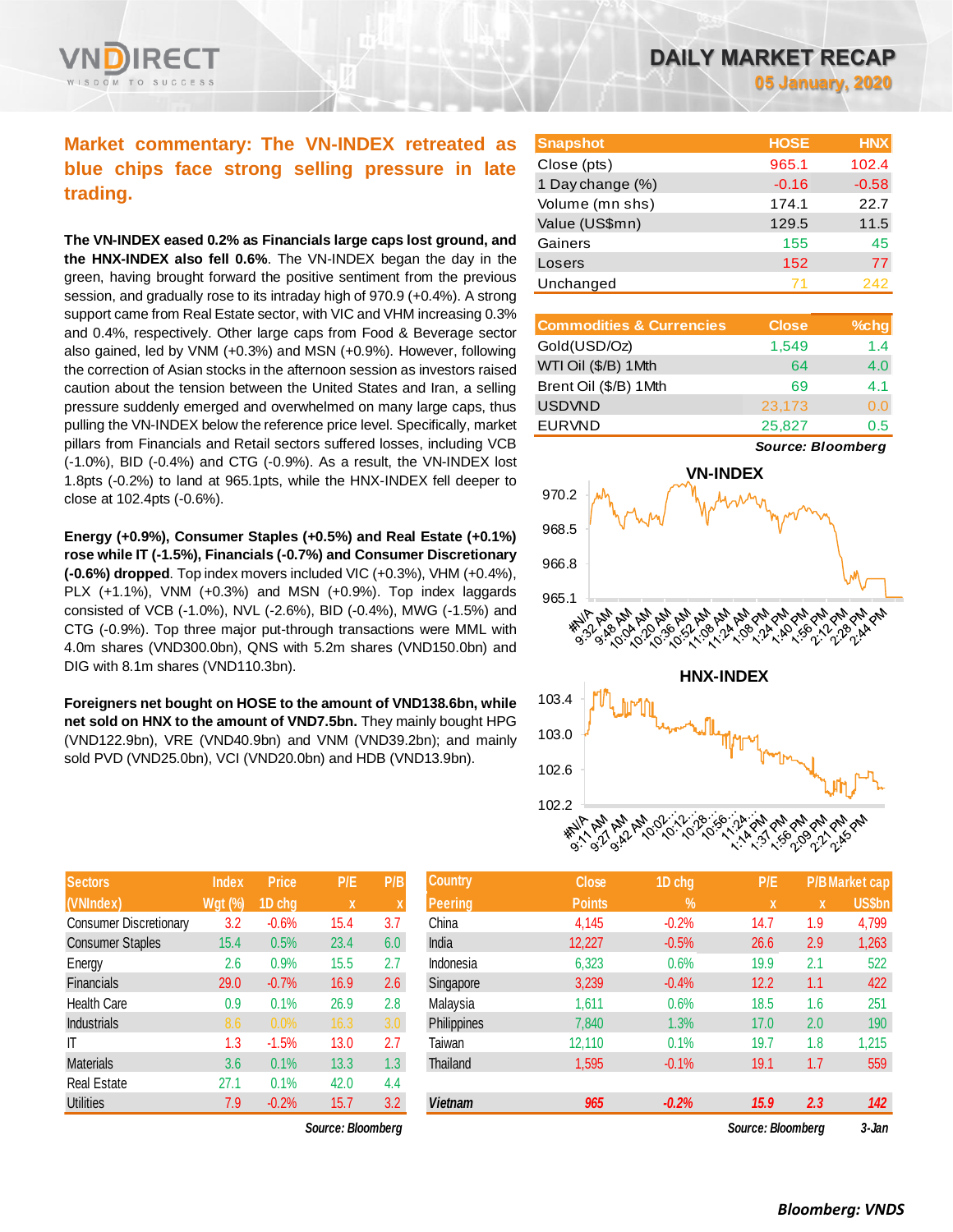

### **Market News**

**Oil jumps as U.S. strike on Iran general raises conflict fears.** Oil jumped close to US\$70 a barrel after a U.S. airstrike ordered by President Donald Trump killed a top Iranian general in Iraq, intensifying fears of conflict in the world's most important crude-producing region. In a turbulent start to the Asian day marked by unusually heavy trading, futures in London and New York surged by more than 4% to levels not seen since the attacks on Saudi Arabia's infrastructure in September. The strike near Baghdad airport killed Qassem Soleimani, the Iranian general who led the Revolutionary Guards' Quds force, according to a Defense Department statement. While no oil installations or production were impacted, the killing of one of Iran's most powerful generals is a provocation that ratchets up tension. *(Bloomberg)*

**Vietnam's wood exports poised to hit US\$12bn mark ahead in 2020.** Vietnam's wood exports are predicted to reach US\$12bn during the course of 2020 following the wood processing industry's great success during 2019, according to the Ministry of Industry and Trade. October last year saw the country's export turnover of wood and wooden products exceed US\$1bn for the first time. By mid-November, the export value of the products had begun to outstrip 2018's record figure of US\$8.907bn before breaking the US\$9bn mark for the first time by the end of November. Mid-December saw the export turnover of wood and wood products reach approximately US\$10bn with the year's final figure projected to surpass the US\$10bn mark for the first time. The Ministry of Industry and Trade noted that the wood industry is likely to achieve the export target of US\$12bn during the course of 2020. Aside from the largest market being the United States, exports of wood and wood products are expected to enjoy substantial growth in a number of important markets globally, including Japan, the United Kingdom, Canada, Germany, and the Netherlands. The robust growth can be attributed to the fact that Japan and Canada are member states of the Comprehensive and Progressive Agreement for Trans-Pacific Partnership (CPTPP), which has helped domestic firms take full advantage of the trade deal's reduced tariffs and make greater inroads into these markets. At present, the European Union (EU) represents one of the main export markets for the nation's wood and wooden products. With the EU-Vietnam Free Trade Agreement (EVFTA) poised to be approved and take effect, the country's wood products are set to become more competitive as a result of the reduction in tariff barriers in line with the roadmap. *(Vietnamnet.vn)*

## **Notable Corporate Events**

**Hoa Sen Group (HSG VN) – FY20 Plan:** HSG has projected sales this year slightly up at 1.5m tonnes while the net profit will rise 11% to VND400bn, said a company report to the annual shareholder meeting. *(Ndh.vn)*

*<to be continued>*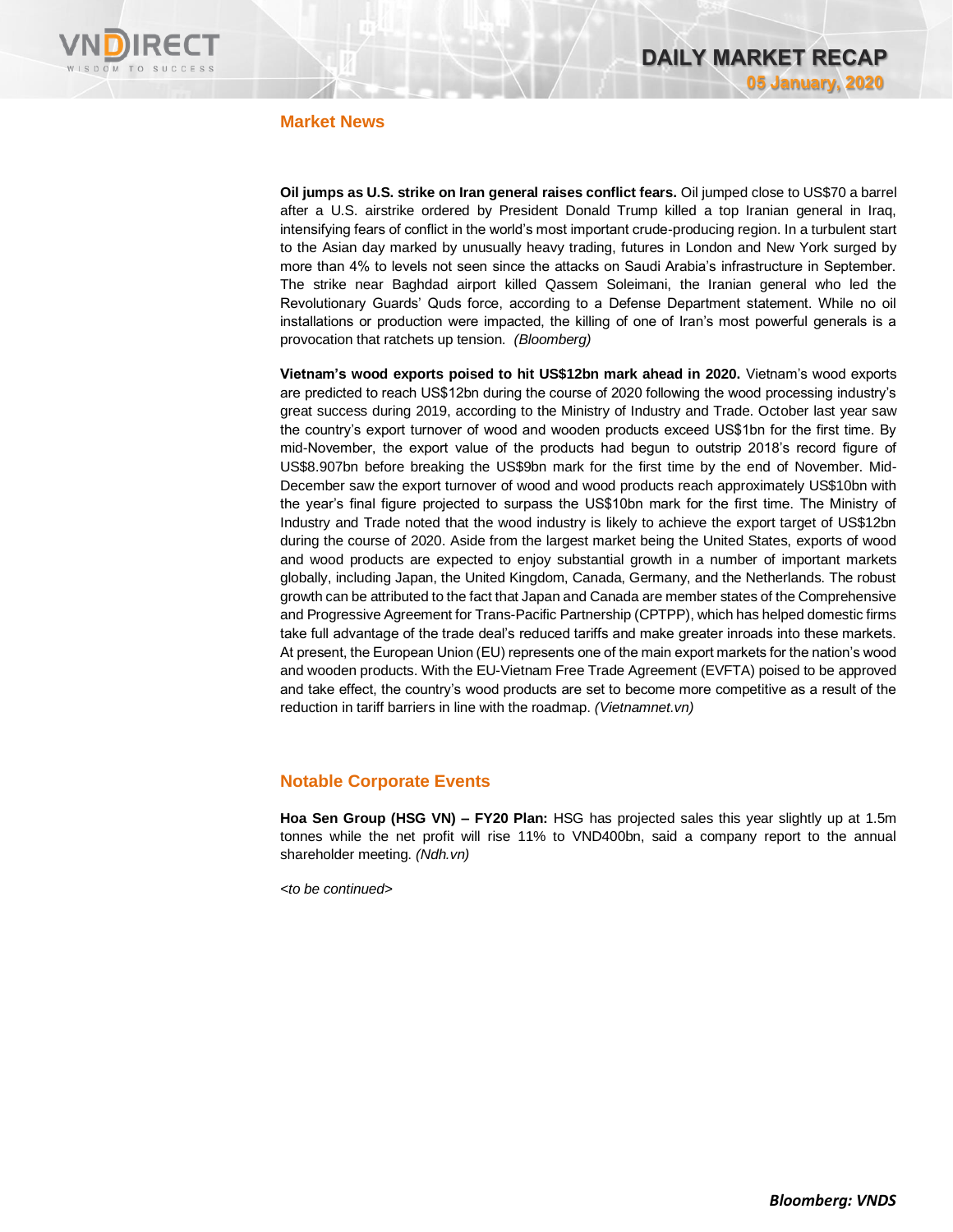#### VI ECT WISDOM TO SUCCESS

## **DAILY MARKET RECAP**

**05 January, 2020**

## **COVERAGE SUMMARY**

| Ticker          | <b>Close price</b> | <b>Adjusted target</b><br>price | <b>Dividend yield</b> | <b>Potential return</b> | <b>Rating</b> | <b>Latest report</b> |
|-----------------|--------------------|---------------------------------|-----------------------|-------------------------|---------------|----------------------|
| PC <sub>1</sub> | 17,600             | 24,500                          | 0.0%                  | 39.2%                   | <b>ADD</b>    | Link                 |
| <b>LPB</b>      | 7,600              | 10,000                          | 0.0%                  | 31.6%                   | ADD           | Link                 |
| <b>NLG</b>      | 27,000             | 39,600                          | 1.9%                  | 48.5%                   | <b>ADD</b>    | <b>Link</b>          |
| <b>ACV</b>      | 74,200             | 105,000                         | 0.0%                  | 41.5%                   | ADD           | Link                 |
| <b>DPM</b>      | 12,800             | 15,800                          | 7.6%                  | 31.0%                   | ADD           | Link                 |
| QNS             | 27,500             | 44,300                          | 1.8%                  | 62.9%                   | ADD           | Link                 |
| <b>LTG</b>      | 20,700             | 27,300                          | 7.7%                  | 39.6%                   | ADD           | Link                 |
| VCB             | 89,900             | 92,200                          | 0.9%                  | 3.4%                    | <b>HOLD</b>   | Link                 |
| MBB             | 21,250             | 34,300                          | 2.8%                  | 64.2%                   | <b>ADD</b>    | Link                 |
| <b>VPB</b>      | 20,400             | 21,200                          | 0.0%                  | 3.9%                    | <b>HOLD</b>   | Link                 |
| <b>TCM</b>      | 19,500             | 28,200                          | 2.7%                  | 47.3%                   | ADD           | Link                 |
| HPG             | 24,150             | 29,700                          | 0.0%                  | 23.0%                   | ADD           | Link                 |
| <b>PVT</b>      | 16,350             | 21,000                          | 6.4%                  | 34.8%                   | <b>ADD</b>    | Link                 |
| <b>STK</b>      | 17,200             | 25,200                          | 8.7%                  | 55.2%                   | ADD           | Link                 |
| <b>AAA</b>      | 12,700             | 25,300                          | 16.0%                 | 115.2%                  | <b>ADD</b>    | $Link$               |
| <b>PNJ</b>      | 86,800             | 88,000                          | 2.6%                  | 4.0%                    | <b>HOLD</b>   | Link                 |
| <b>KDH</b>      | 26,400             | 28,300                          | 1.9%                  | 9.1%                    | <b>HOLD</b>   | Link                 |
| <b>DCM</b>      | 6,410              | 8,900                           | 14.0%                 | 52.9%                   | ADD           | <b>Link</b>          |
| <b>VTP</b>      | 118,900            | 111,000                         | 1.3%                  | $-5.4%$                 | <b>HOLD</b>   | Link                 |
| ACB             | 23,000             | 30,400                          | 4.4%                  | 36.5%                   | ADD           | Link                 |
| GAS             | 94,800             | 105,700                         | 6.1%                  | 17.6%                   | ADD           | <b>Link</b>          |
| <b>PVS</b>      | 18,100             | 24,100                          | 3.9%                  | 37.0%                   | ADD           | Link                 |
| <b>PVD</b>      | 15,200             | 19,600                          | 0.0%                  | 28.9%                   | ADD           | <b>Link</b>          |
| <b>MSH</b>      | 44,200             | 66,600                          | 8.3%                  | 59.0%                   | ADD           | <b>Link</b>          |
| <b>MWG</b>      | 115,300            | 170,600                         | 1.3%                  | 49.3%                   | <b>ADD</b>    | Link                 |
| POW             | 11,700             | 18,334                          | 0.0%                  | 56.7%                   | ADD           | <b>Link</b>          |
| тсв             | 23,650             | 27,400                          | 0.0%                  | 15.9%                   | ADD           | Link                 |
| <b>PPC</b>      | 25,550             | 27,879                          | 9.8%                  | 18.9%                   | ADD           | Link                 |
| <b>VIB</b>      | 17,500             | 21,200                          | 2.8%                  | 24.0%                   | ADD           | $Link$               |
| KBC             | 15,300             | 17,500                          | 6.5%                  | 20.9%                   | ADD           | Link                 |
| <b>VNM</b>      | 118,300            | 155,600                         | 3.8%                  | 35.4%                   | <b>ADD</b>    | $Link$               |
| <b>VHM</b>      | 85,200             | 104,300                         | 1.2%                  | 23.6%                   | ADD           | Link                 |
| <b>VJC</b>      | 148,000            | 142,200                         | 2.0%                  | $-1.9%$                 | HOLD          | Link                 |
| <b>VHC</b>      | 38,300             | 93,900                          | 10.5%                 | 155.7%                  | ADD           | Link                 |
| <b>VRE</b>      | 34,600             | 43,900                          | 0.0%                  | 26.9%                   | <b>ADD</b>    | Link                 |
| <b>GMD</b>      | 22,750             | 29,500                          | 6.4%                  | 36.1%                   | ADD           | Link                 |
| <b>DBC</b>      | 25,200             | 30,700                          | 2.0%                  | 23.8%                   | ADD           | <b>Link</b>          |
| <b>FPT</b>      | 57,600             | 74,000                          | 3.5%                  | 31.9%                   | ADD           | Link                 |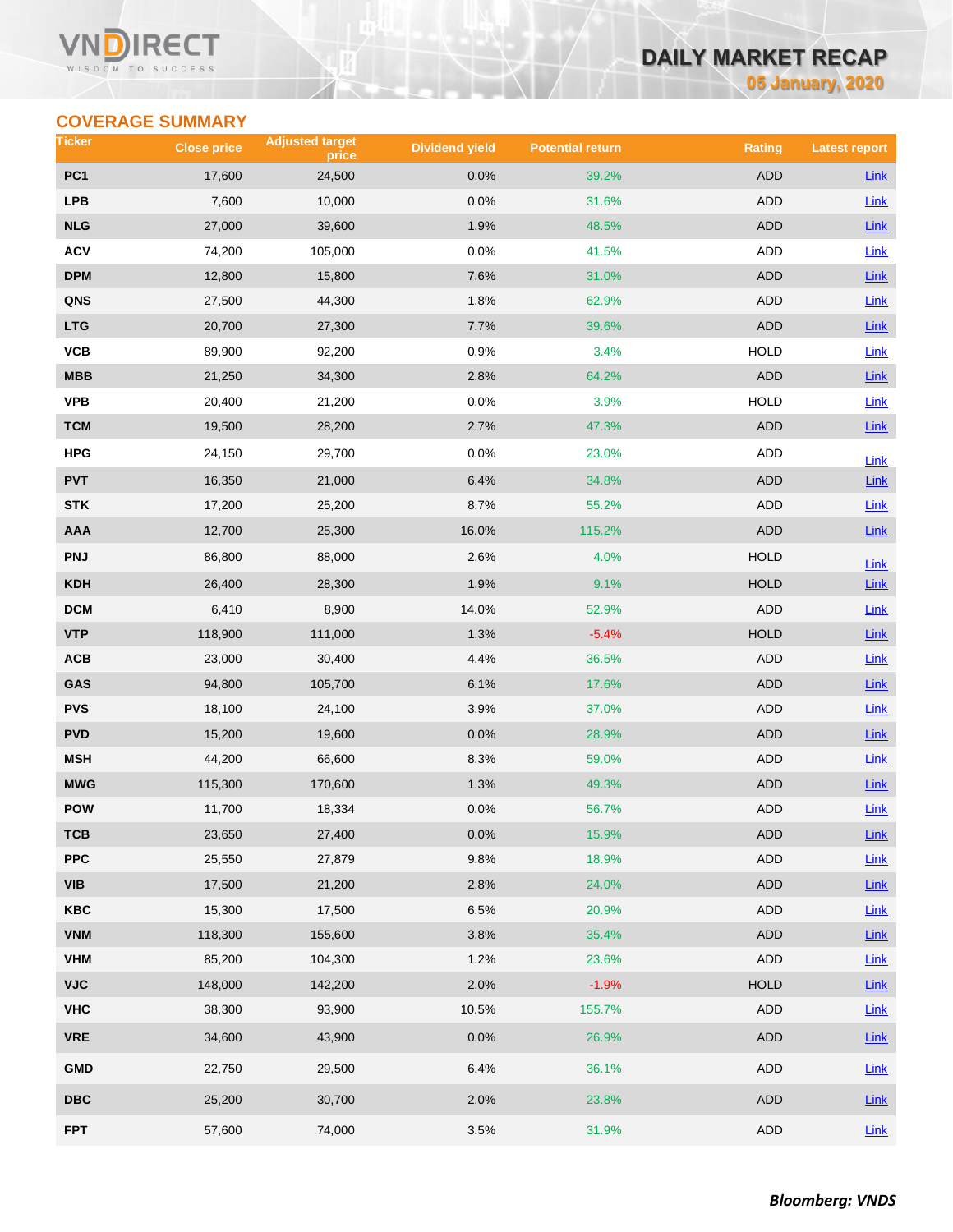## **MARKET MOVEMENTS**

WISDOM TO SUCCESS

RECT

|                    | <b>HOSE</b>  |       |      |         |              |  |  |  |  |  |  |  |  |  |
|--------------------|--------------|-------|------|---------|--------------|--|--|--|--|--|--|--|--|--|
| <b>Top gainers</b> |              |       |      |         | <b>VND</b>   |  |  |  |  |  |  |  |  |  |
| <b>Ticker</b>      | Last         | Cha   | %chq | Vol.    | <b>Index</b> |  |  |  |  |  |  |  |  |  |
|                    | <b>Price</b> |       |      |         | impact       |  |  |  |  |  |  |  |  |  |
| <b>SBV</b>         | 10,750       | 700   | 6.97 | 10,490  | 0.006        |  |  |  |  |  |  |  |  |  |
| <b>GAB</b>         | 18,550       | 1,200 | 6.92 | 121,890 | 0.005        |  |  |  |  |  |  |  |  |  |
| FIT                | 10,500       | 670   | 6.82 | 5.64MLN | 0.050        |  |  |  |  |  |  |  |  |  |
| <b>RDP</b>         | 8,000        | 510   | 6.81 | 80      | 0.006        |  |  |  |  |  |  |  |  |  |
| FTM                | 2,210        | 140   | 6.76 | 581,580 | 0.002        |  |  |  |  |  |  |  |  |  |

| <b>Top losers</b> |              |          |         |         | <b>VND</b>   |
|-------------------|--------------|----------|---------|---------|--------------|
| <b>Ticker</b>     | Last         | Cha      | $%$ chq | Vol.    | <b>Index</b> |
|                   | <b>Price</b> |          |         |         | impact       |
| D <sub>2</sub> D  | 73,400       | $-5,500$ | $-6.97$ | 307,170 | $-0.034$     |
| <b>LMH</b>        | 7,390        | $-550$   | $-6.93$ | 1,300   | $-0.004$     |
| <b>VPS</b>        | 10,150       | $-750$   | $-6.88$ | 10      | $-0.005$     |
| <b>UDC</b>        | 3,810        | $-280$   | $-6.85$ | 30      | $-0.003$     |
| <b>VPK</b>        | 2,050        | $-150$   | $-6.82$ | 5,010   | $-0.001$     |

|               | <b>Top index movers</b> |     |      |         | <b>VND</b>   |
|---------------|-------------------------|-----|------|---------|--------------|
| <b>Ticker</b> | Last                    | Cha | %chq | Vol.    | <b>Index</b> |
|               | <b>Price</b>            |     |      |         | impact       |
| VIC           | 115,300                 | 300 | 0.26 | 248.940 | 0.295        |
| <b>VHM</b>    | 85,200                  | 300 | 0.35 | 394.470 | 0.293        |
| PLX.          | 57,100                  | 600 | 1.06 | 586,600 | 0.227        |
| <b>VNM</b>    | 118,300                 | 400 | 0.34 | 625,390 | 0.203        |
| <b>MSN</b>    | 57,500                  | 500 | 0.88 | 777,690 | 0.171        |

| <b>Top index laggers</b> |              |          |         |         | <b>VND</b>   |
|--------------------------|--------------|----------|---------|---------|--------------|
| <b>Ticker</b>            | Last         | Cha      | $%$ chq | Vol.    | <b>Index</b> |
|                          | <b>Price</b> |          |         |         | impact       |
| <b>VCB</b>               | 89.900       | $-900$   | $-0.99$ | 536,130 | $-0.974$     |
| <b>NVL</b>               | 56,000       | $-1,500$ | $-2.61$ | 265,990 | $-0.415$     |
| BID                      | 46,700       | $-200$   | $-0.43$ | 603.940 | $-0.235$     |
| <b>MWG</b>               | 115,300      | $-1,700$ | $-1.45$ | 791,020 | $-0.220$     |
| <b>CTG</b>               | 21,300       | $-200$   | $-0.93$ | 3.63MLN | $-0.217$     |

| Top liquidity |                      |          |         |                 | <b>VND</b>             | <b>Top liquidity</b> |                      |          |         |                   |                 |
|---------------|----------------------|----------|---------|-----------------|------------------------|----------------------|----------------------|----------|---------|-------------------|-----------------|
| <b>Ticker</b> | Last<br><b>Price</b> | Chg      | $%$ chg | Val.<br>(VNDbn) | <b>Index</b><br>impact | Ticker               | Last<br><b>Price</b> | Chg      | $%$ chg | Val.<br>(VNDbn)   | Index<br>impact |
| <b>HPG</b>    | 24,150               | 150      | 0.63    | 189             | 0.121                  | <b>PVS</b>           | 18,100               | 500      | 2.84    | 82                | 0.123           |
| <b>ROS</b>    | 15,150               | $-950$   | $-5.90$ | 161             | $-0.157$               | <b>ACB</b>           | 23,000               | 0        | 0.00    | 24                | 0.000           |
| <b>FPT</b>    | 57,600               | $-1,000$ | $-1.71$ | 119             | $-0.198$               | vcs                  | 68,000               | $-3,500$ | $-4.90$ | 19                | $-0.115$        |
| <b>MWG</b>    | 115,300              | $-1,700$ | $-1.45$ | 92              | $-0.220$               | <b>SHB</b>           | 6,500                | $-200$   | $-2.99$ | 18                | $-0.223$        |
| <b>CTG</b>    | 21,300               | $-200$   | $-0.93$ | 78              | $-0.217$               | <b>NVB</b>           | 9,200                | 0        | 0.00    | 17                | 0.000           |
|               |                      |          |         |                 |                        |                      |                      |          |         | Source: Bloomberg |                 |

|                    |              | <b>HOSE</b> |         |         |              |            | <b>HNX</b>                       |       |      |      |              |  |
|--------------------|--------------|-------------|---------|---------|--------------|------------|----------------------------------|-------|------|------|--------------|--|
| <b>Top gainers</b> |              |             |         |         | <b>VND</b>   |            | <b>VND</b><br><b>Top gainers</b> |       |      |      |              |  |
| Ticker             | Last         | Chg         | $%$ chg | Vol.    | <b>Index</b> | Ticker     | Last                             | Chg   | %chg | Vol. | <b>Index</b> |  |
|                    | <b>Price</b> |             |         |         | impact       |            | <b>Price</b>                     |       |      |      | impact       |  |
| <b>SBV</b>         | 10.750       | 700         | 6.97    | 10.490  | 0.006        | <b>BPC</b> | 11,200                           | 1.000 | 9.80 | 500  | 0.002        |  |
| <b>GAB</b>         | 18,550       | 1,200       | 6.92    | 121,890 | 0.005        | QHD        | 21,400                           | 1,900 | 9.74 | 100  | 0.008        |  |
| <b>FIT</b>         | 10.500       | 670         | 6.82    | 5.64MLN | 0.050        | VNT        | 46.400                           | 4,100 | 9.69 | 100  | 0.010        |  |
| <b>RDP</b>         | 8,000        | 510         | 6.81    | 80      | 0.006        | <b>HJS</b> | 27,200                           | 2,400 | 9.68 | 100  | 0.008        |  |
| FTM                | 2,210        | 140         | 6.76    | 581,580 | 0.002        | TJC        | 7,100                            | 600   | 9.23 | 400  | 0.002        |  |

| <b>VND</b><br><b>Top losers</b> |              |          |         |         |              | <b>Top losers</b> |              |          |          |         | <b>VND</b>   |
|---------------------------------|--------------|----------|---------|---------|--------------|-------------------|--------------|----------|----------|---------|--------------|
| Ticker                          | Last         | Chg      | $%$ chg | Vol.    | <b>Index</b> | Ticker            | Last         | Chg      | $%$ chg  | Vol.    | <b>Index</b> |
|                                 | <b>Price</b> |          |         |         | impact       |                   | <b>Price</b> |          |          |         | impact       |
| D2D                             | 73.400       | $-5.500$ | $-6.97$ | 307.170 | $-0.034$     | <b>ACM</b>        | 400          | $-100$   | $-20.00$ | 97.800  | $-0.005$     |
| <b>LMH</b>                      | 7,390        | $-550$   | $-6.93$ | 1,300   | $-0.004$     | <b>HKB</b>        | 500          | $-100$   | $-16.67$ | 4,600   | $-0.005$     |
| VPS                             | 10.150       | $-750$   | $-6.88$ | 10      | $-0.005$     | <b>SPI</b>        | 900          | $-100$   | $-10.00$ | 125.700 | $-0.002$     |
| <b>UDC</b>                      | 3,810        | $-280$   | $-6.85$ | 30      | $-0.003$     | <b>VMS</b>        | 8,100        | $-900$   | $-10.00$ | 200     | $-0.004$     |
| VPK                             | 2,050        | $-150$   | $-6.82$ | 5,010   | $-0.001$     | <b>SMT</b>        | 22,600       | $-2,500$ | $-9.96$  | 1.000   | $-0.005$     |

|            | <b>Top index movers</b> |     |      |         | <b>VND</b>   | Top index movers |              | <b>VND</b> |      |         |              |
|------------|-------------------------|-----|------|---------|--------------|------------------|--------------|------------|------|---------|--------------|
| Ticker     | Last                    | Chg | %chq | Vol.    | <b>Index</b> | Ticker           | Last         | Chg        | %chq | Vol.    | <b>Index</b> |
|            | <b>Price</b>            |     |      |         | impact       |                  | <b>Price</b> |            |      |         | impact       |
| VIC        | 115.300                 | 300 | 0.26 | 248.940 | 0.295        | <b>PVS</b>       | 18.100       | 500        | 2.84 | 4.53MLN | 0.123        |
| <b>VHM</b> | 85,200                  | 300 | 0.35 | 394.470 | 0.293        | V <sub>21</sub>  | 29,500       | 2,000      | 7.27 | 100     | 0.022        |
| <b>PLX</b> | 57.100                  | 600 | 1.06 | 586,600 | 0.227        | <b>SZB</b>       | 31.500       | 1.300      | 4.30 | 3.000   | 0.020        |
| <b>VNM</b> | 118,300                 | 400 | 0.34 | 625.390 | 0.203        | TIG              | 6,800        | 200        | 3.03 | 410.400 | 0.015        |
| <b>MSN</b> | 57,500                  | 500 | 0.88 | 777,690 | 0.171        | VNT              | 46,400       | 4,100      | 9.69 | 100     | 0.010        |

| <b>Top index laggers</b> |                      |          |         |         | <b>VND</b>      | Top index laggers |                      |          |         |         |                        |
|--------------------------|----------------------|----------|---------|---------|-----------------|-------------------|----------------------|----------|---------|---------|------------------------|
| Ticker                   | Last<br><b>Price</b> | Chg      | $%$ chg | Vol.    | Index<br>impact | Ticker            | Last<br><b>Price</b> | Chg      | $%$ chg | Vol.    | <b>Index</b><br>impact |
| VCB                      | 89.900               | $-900$   | $-0.99$ | 536.130 | $-0.974$        | <b>SHB</b>        | 6.500                | $-200$   | $-2.99$ | 2.76MLN | $-0.223$               |
| <b>NVL</b>               | 56,000               | $-1.500$ | $-2.61$ | 265.990 | $-0.415$        | <b>VCS</b>        | 68,000               | $-3,500$ | $-4.90$ | 268.100 | $-0.115$               |
| <b>BID</b>               | 46.700               | $-200$   | $-0.43$ | 603.940 | $-0.235$        | PGS               | 26,900               | $-1.500$ | $-5.28$ | 100     | $-0.050$               |
| <b>MWG</b>               | 115,300              | $-1.700$ | $-1.45$ | 791.020 | $-0.220$        | <b>SHN</b>        | 8,600                | $-400$   | $-4.44$ | 12.200  | $-0.048$               |
| CTG                      | 21,300               | $-200$   | $-0.93$ | 3.63MLN | $-0.217$        | <b>NDN</b>        | 16,800               | $-1.000$ | $-5.62$ | 822,700 | $-0.047$               |

| <b>Top liquidity</b> |              |          |         |         | <b>VND</b>   |
|----------------------|--------------|----------|---------|---------|--------------|
| <b>Ticker</b>        | Last         | Cha      | %chq    | Val.    | <b>Index</b> |
|                      | <b>Price</b> |          |         | (VNDbn) | impact       |
| <b>PVS</b>           | 18,100       | 500      | 2.84    | 82      | 0.123        |
| <b>ACB</b>           | 23,000       | 0        | 0.00    | 24      | 0.000        |
| <b>VCS</b>           | 68,000       | $-3,500$ | $-4.90$ | 19      | $-0.115$     |
| <b>SHB</b>           | 6,500        | $-200$   | $-2.99$ | 18      | $-0.223$     |
| <b>NVB</b>           | 9,200        | 0        | 0.00    | 17      | 0.000        |

*Source: Bloomberg*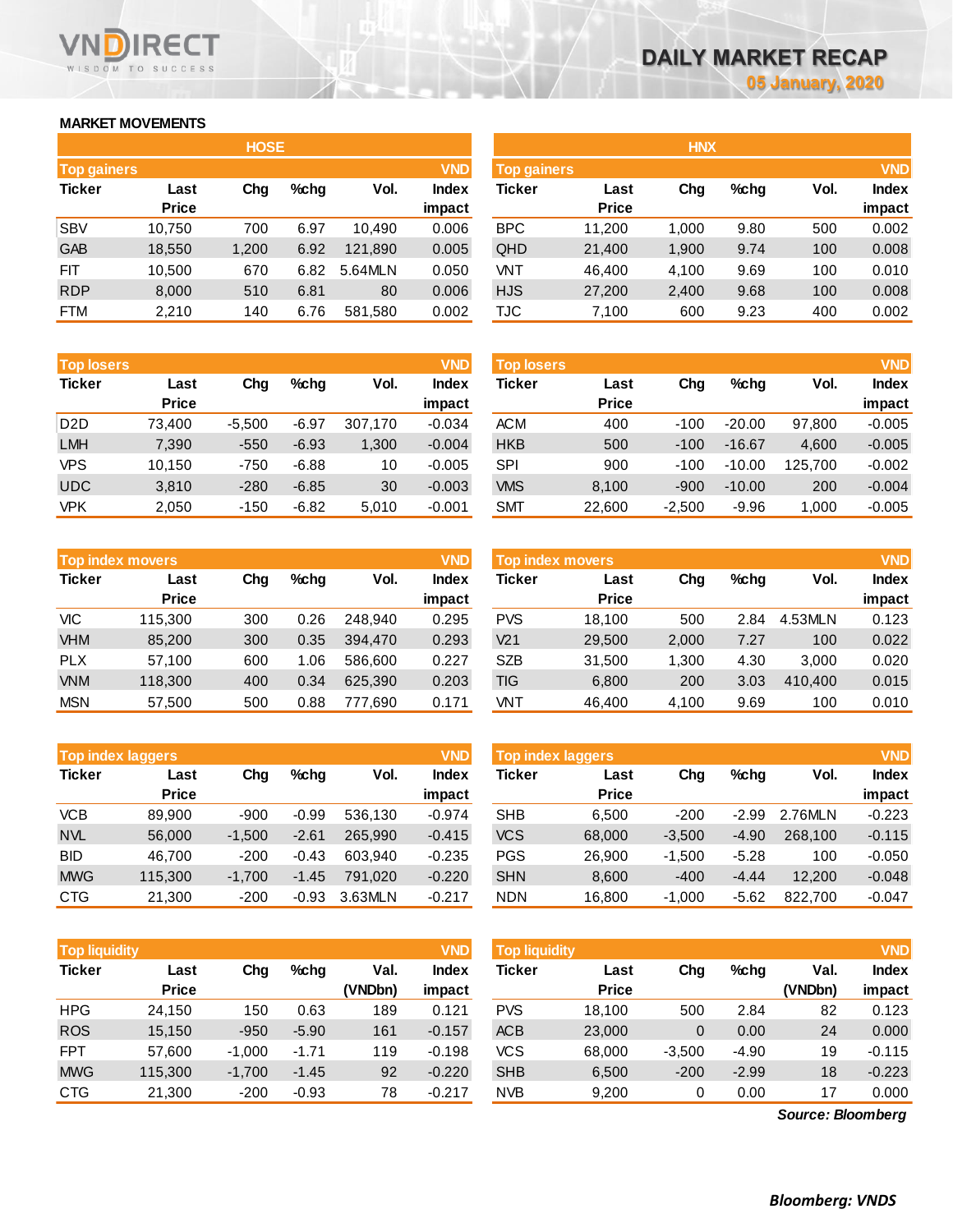

## **FOREIGN ACTIVITIES**

| <b>Volume (Mn'shs)</b> | <b>HOSE</b> | <b>HNX</b> | <b>Value (VND'bn)</b> | <b>HOSE</b> | <b>HNX</b> |
|------------------------|-------------|------------|-----------------------|-------------|------------|
| <b>BUY</b>             | 11.4        | 0.3        | <b>BUY</b>            | 330.2       | 4.1        |
| % of market            | 6.9%        | 1.5%       | % of market           | 11.8%       | 1.5%       |
| <b>SELL</b>            | 8.7         | 0.7        | <b>SELL</b>           | 191.5       | 11.6       |
| % of market            | 5.2%        | 3.3%       | % of market           | 6.9%        | 4.4%       |
| <b>NET BUY (SELL)</b>  | 2.7         | (0.4)      | <b>NET BUY (SELL)</b> | 138.6       | (7.5)      |

*Source: HSX, HNX*



**Foreign net buy/sell (30 days) in VND'bn**

| <b>YTD ACCUMULATION</b> |             |            |                       |             |                                    |
|-------------------------|-------------|------------|-----------------------|-------------|------------------------------------|
| <b>Volume (MIn'shs)</b> | <b>HOSE</b> | <b>HNX</b> | Value (VND'bn)        | <b>HOSE</b> | <b>HNX</b>                         |
| <b>BUY</b>              | 3,652.2     | 234.1      | <b>BUY</b>            | 162,150.0   | 3,761.6                            |
| % of market             | 8.2%        | 2.9%       | % of market           | 16.1%       | 2.2%                               |
| <b>SELL</b>             | 3,858.4     | 272.9      | <b>SELL</b>           | 157,202.2   | 4,495.5                            |
| % of market             | 8.7%        | 3.4%       | % of market           | 15.6%       | 2.7%                               |
| <b>NET BUY (SELL)</b>   | (206.2)     | (38.8)     | <b>NET BUY (SELL)</b> | 4,948       | (733.9)<br><b>Source: HSX, HNX</b> |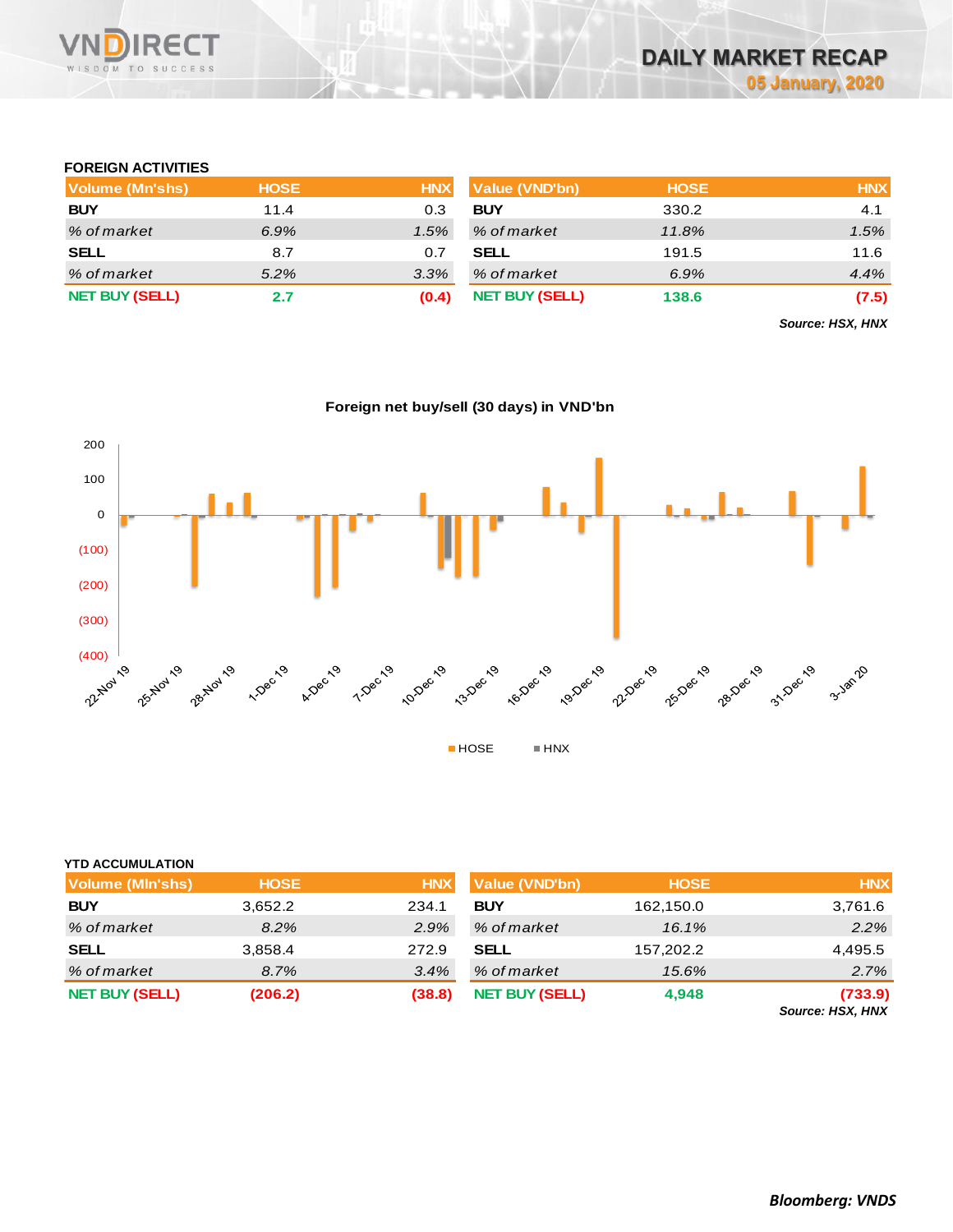#### **FOREIGN ACTIVITIES**

WISDOM TO SUCCESS

**VN** 

**RECT** 

|               |                               | <b>HOSE</b> |         |       |                 | <b>HNX</b>                    |                      |          |         |       |                        |
|---------------|-------------------------------|-------------|---------|-------|-----------------|-------------------------------|----------------------|----------|---------|-------|------------------------|
|               | Top buy by foreigners (value) |             |         |       | <b>VND'bn</b>   | Top buy by foreigners (value) |                      |          |         |       |                        |
| <b>Ticker</b> | Last<br><b>Price</b>          | Chg         | %chg    | Value | Index<br>impact | Ticker                        | Last<br><b>Price</b> | Chg      | %chg    | Value | <b>Index</b><br>impact |
| <b>HPG</b>    | 24,150                        | 150         | 0.63    | 122.9 | 0.121           | <b>PVS</b>                    | 18,100               | 500      | 2.84    | 2.3   | 0.000                  |
| <b>VRE</b>    | 34,600                        | 250         | 0.73    | 40.9  | 0.170           | <b>SHB</b>                    | 6,500                | $-200$   | $-2.99$ | 0.4   | 0.000                  |
| <b>VNM</b>    | 118,300                       | 400         | 0.34    | 39.2  | 0.203           | <b>SHS</b>                    | 7,700                | $-100$   | $-1.28$ | 0.4   | 0.000                  |
| <b>MSN</b>    | 57,500                        | 500         | 0.88    | 26.2  | 0.171           | <b>VCS</b>                    | 68,000               | $-3,500$ | $-4.90$ | 0.2   | 0.000                  |
| E1VFVN30      | 14,700                        | -80         | $-0.54$ | 20.4  | 0.000           | TIG                           | 6,800                | 200      | 3.03    | 0.2   | 0.000                  |

|               | Top sell by foreigners (value) |        |         |       | <b>VND'bn</b> | Top sell by foreigners (value), |              |          |         |       | <b>VND'bn</b> |
|---------------|--------------------------------|--------|---------|-------|---------------|---------------------------------|--------------|----------|---------|-------|---------------|
| <b>Ticker</b> | Last                           | Chg    | %chg    | Value | Index         | Ticker                          | Last         | Chg      | %chg    | Value | Index         |
|               | <b>Price</b>                   |        |         |       | impact        |                                 | <b>Price</b> |          |         |       | impact        |
| <b>PVD</b>    | 15,200                         | 150    | 1.00    | 25.0  | 0.018         | <b>PVS</b>                      | 18.100       | 500      | 2.84    | 7.9   | 0.000         |
| <b>VCI</b>    | 29,000                         | 0      | 0.00    | 20.0  | 0.000         | <b>NDN</b>                      | 16,800       | $-1.000$ | $-5.62$ | 2.3   | 0.000         |
| <b>HDB</b>    | 27,550                         | $-250$ | $-0.90$ | 13.9  | $-0.072$      | CEO                             | 9.200        | $-200$   | $-2.13$ | 0.4   | 0.000         |
| <b>VCB</b>    | 89,900                         | $-900$ | $-0.99$ | 12.9  | $-0.974$      | <b>PVC</b>                      | 6,800        | 100      | 1.49    | 0.3   | 0.000         |
| VIC           | 115,300                        | 300    | 0.26    | 12.6  | 0.295         | <b>SRA</b>                      | 8,400        | 0        | 0.00    | 0.2   | 0.000         |

|               | Top net buy by foreigners (value) |       |         |       | <b>VND'bn</b> | Top net buy by foreigners (value) |              |        |         |       | <b>VND'bn</b> |
|---------------|-----------------------------------|-------|---------|-------|---------------|-----------------------------------|--------------|--------|---------|-------|---------------|
| <b>Ticker</b> | Last                              | Chg   | %chg    | Value | Index         | Ticker                            | Last         | Chg    | %chg    | Value | <b>Index</b>  |
|               | <b>Price</b>                      |       |         |       | impact        |                                   | <b>Price</b> |        |         |       | impact        |
| <b>HPG</b>    | 24.150                            | 150   | 0.63    | 120.2 | 0.121         | <b>SHB</b>                        | 6,500        | $-200$ | $-2.99$ | 0.4   | 0.000         |
| <b>VNM</b>    | 118,300                           | 400   | 0.34    | 38.1  | 0.203         | <b>SHS</b>                        | 7,700        | $-100$ | $-1.28$ | 0.4   | 0.000         |
| VRE           | 34,600                            | 250   | 0.73    | 37.3  | 0.170         | LAS                               | 6,300        | 0      | 0.00    | 0.2   | 0.000         |
| <b>MSN</b>    | 57,500                            | 500   | 0.88    | 26.1  | 0.171         | TIG                               | 6,800        | 200    | 3.03    | 0.1   | 0.000         |
| E1VFVN30      | 14,700                            | $-80$ | $-0.54$ | 15.1  | 0.000         | <b>BVS</b>                        | 10,100       | 100    | 1.00    | 0.1   | 0.000         |

|               | Top net sell by foreigners (value) |        |         |         | <b>VND'bn</b> | Top net sell by foreigners (value) |                      |          |         |         | <b>VND'bn</b> |
|---------------|------------------------------------|--------|---------|---------|---------------|------------------------------------|----------------------|----------|---------|---------|---------------|
| <b>Ticker</b> | Last<br><b>Price</b>               | Chg    | $%$ chg | Value   | Index         | Ticker                             | Last<br><b>Price</b> | Chg      | %chg    | Value   | <b>Index</b>  |
|               |                                    |        |         |         | impact        |                                    |                      |          |         |         | impact        |
| <b>PVD</b>    | 15,200                             | 150    | 1.00    | $-24.3$ | 0.018         | <b>PVS</b>                         | 18,100               | 500      | 2.84    | $-5.62$ | 0.000         |
| <b>VCI</b>    | 29,000                             | 0      | 0.00    | $-20.0$ | 0.000         | <b>NDN</b>                         | 16,800               | $-1,000$ | $-5.62$ | $-2.33$ | 0.000         |
| <b>VCB</b>    | 89,900                             | $-900$ | $-0.99$ | $-12.2$ | $-0.974$      | CEO                                | 9,200                | $-200$   | $-2.13$ | $-0.44$ | 0.000         |
| <b>VIC</b>    | 115,300                            | 300    | 0.26    | $-7.5$  | 0.295         | <b>PVC</b>                         | 6,800                | 100      | 1.49    | $-0.28$ | 0.000         |
| <b>PLX</b>    | 57.100                             | 600    | 1.06    | $-5.6$  | 0.227         | <b>SRA</b>                         | 8,400                | 0        | 0.00    | $-0.22$ | 0.000         |

*3-Jan-20*

*Source: Bloomberg, HOSE, HNX*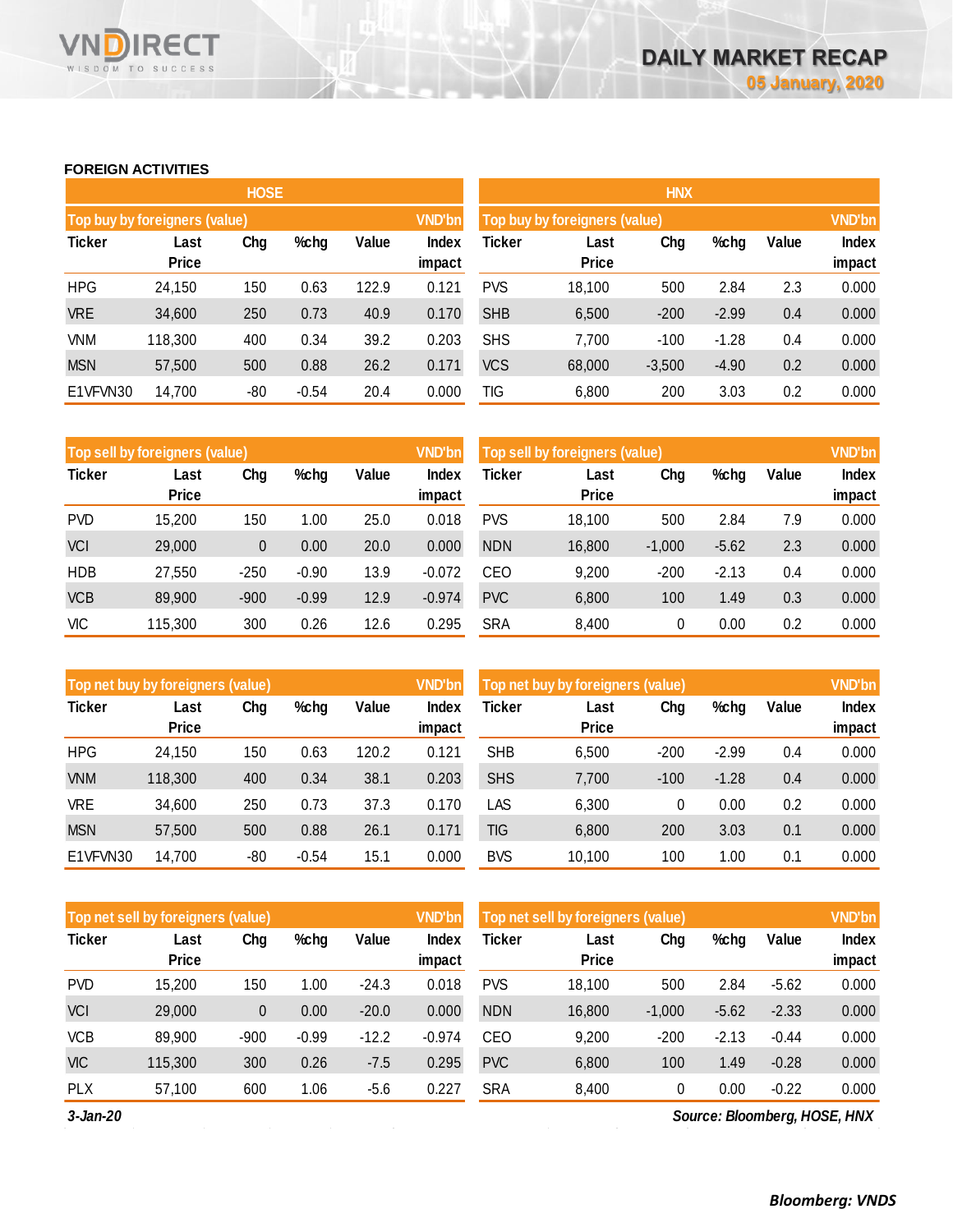## **TOP 60 MARKET CAP STOCKS SNAPSHOT ON HOSE**

**RECT** 

WISDOM TO SUCCESS

VND

| No. Ticker             | <b>Price</b>     |                | Price change (%) |            |                | Mkt. Cap Outs. Vol. Float ratio |              |              | Avail. Fil Ave. daily vol. | P/E          | P/B          | <b>ROE</b>   | <b>ROA</b>   |
|------------------------|------------------|----------------|------------------|------------|----------------|---------------------------------|--------------|--------------|----------------------------|--------------|--------------|--------------|--------------|
|                        | <b>VND</b>       | 1 <sub>M</sub> | 3M               | 6M         | <b>US\$mln</b> | <b>MIn'shs</b>                  | $\%$         |              | $% (30 days-shs)$          | $\pmb{\chi}$ | $\pmb{\chi}$ | $\%$         | $\%$         |
| 1 VIC VM               | 115,300          | 0.3            | $-2.3$           | $-0.1$     | 16,761         | 3,369                           | 24.9         | 21.8         | 466.623                    | 72.5         | 4.9          | 7.8          | 1.6          |
| 2 VCB VM               | 89,900           | 9.6            | 9.6              | 29.2       | 14,389         | 3,709                           | 25.2         | 6.1          | 582,660                    | 17.0         | 4.1          | 27.1         | 1.8          |
| 3 VHM VM               | 85,200           | $-7.2$         | $-4.6$           | 3.9        | 12,095         | 3,290                           | 29.1         | 34.1         | 1,697,622                  | 16.1         | 5.3          | 37.3         | 11.8         |
| 4 VNM VM               | 118,300          | 1.6            | $-8.3$           | $-6.1$     | 8,890          | 1,741                           | 46.2         | 41.4         | 837,862                    | 21.4         | 7.6          | 36.5         | 28.8         |
| 5 BID VM               | 46,700           | 17.6           | 13.2             | 45.5       | 8,105          | 4,022                           | 18.8         | 12.0         | 754,333                    | 22.1         | 2.8          | 13.5         | 0.5          |
| 6 GAS VM               | 94,800           | $-2.5$         | $-7.1$           | $-8.0$     | 7,830          | 1,914                           | 4.2          | 45.4         | 258,144                    | 16.1         | 4.0          | 26.1         | 18.6         |
| 7 SAB VM               | 224,600          | $-2.0$         | $-14.3$          | $-18.6$    | 6,215          | 641                             | 10.4         | 36.7         | 37,211                     | 30.5         | 8.1          | 28.4         | 20.6         |
| 8 TCB VM               | 23,650           | 4.9            | $-0.6$           | 13.7       | 3,572          | 3,500                           | 79.7         | 0.0          | 1,176,166                  | 8.9          | 1.4          | 17.2         | 2.7          |
| 9 CTG VM<br>10 VRE VM  | 21,300<br>34,600 | 8.7<br>1.8     | 1.4<br>8.1       | 1.2<br>0.9 | 3,422<br>3,393 | 3,723<br>2,272                  | 35.5<br>39.7 | 0.5<br>16.1  | 2,560,384<br>3,235,009     | 13.0<br>33.5 | 1.1<br>2.8   | 8.5<br>8.8   | 0.5          |
| 11 VJC VM              | 148,000          | 1.8            | 7.8              | 15.2       | 3,346          | 524                             | 46.4         | 10.5         | 424,758                    | 15.0         | 5.7          | 43.3         | 6.3<br>15.1  |
| 12 PLX VM              | 57,100           | 2.1            | $-4.8$           | $-10.8$    | 2,934          | 1,191                           | 8.9          | 6.6          | 142,813                    | 16.5         | 3.1          | 19.5         | 6.7          |
| 13 MSN VM              | 57,500           | $-10.4$        | $-26.3$          | $-32.0$    | 2,901          | 1,169                           | 25.8         | 10.0         | 1,353,704                  | 12.7         | 2.0          | 20.5         | 7.6          |
| 14 HPG VM              | 24,150           | 3.0            | 12.1             | 9.0        | 2,877          | 2,761                           | 52.3         | 11.0         | 5,664,598                  | 9.6          | 1.5          | 17.4         | 8.8          |
| 15 NVL VM              | 56,000           | $-0.4$         | $-12.1$          | $-4.6$     | 2,343          | 970                             | 28.6         | 31.6         | 344,915                    | 17.6         | 2.5          | 15.5         | 4.3          |
| 16 MWG VM              | 115,300          | 5.6            | $-7.8$           | 20.6       | 2,203          | 443                             | 92.7         | 0.0          | 593,935                    | 13.9         | 4.5          | 37.7         | 12.7         |
| 17 BVHVM               | 68,600           | 2.8            | $-7.9$           | $-17.0$    | 2,198          | 742                             | 31.9         | 20.6         | 194,161                    | 36.3         | 3.1          | 8.7          | 1.2          |
| 18 VPB VM              | 20,400           | 9.1            | $-9.7$           | 6.3        | 2,146          | 2,438                           | 72.7         | 0.0          | 1,449,401                  | 6.1          | 1.2          | 22.7         | 2.5          |
| 19 MBB VM              | 21,250           | $-1.4$         | $-7.4$           | 9.3        | 2,133          | 2,326                           | 77.6         | 0.0          | 3,185,457                  | 6.5          | 1.3          | 21.8         | 2.0          |
| 20 HVN VM              | 34,100           | $-3.7$         | 4.0              | $-18.4$    | 2,087          | 1,418                           | 3.9          | 19.9         | 283,423                    | 19.5         | 2.7          | 13.4         | 2.7          |
| 21 FPT VM              | 57,600           | 5.7            | 0.7              | 23.1       | 1,686          | 678                             | 76.9         | 0.0          | 1,220,279                  | 12.3         | 2.9          | 24.9         | 10.5         |
| 22 POW VM              | 11,700           | $-5.6$         | $-7.1$           | $-20.7$    | 1,182          | 2,342                           | 87.9         | 35.3         | 1,506,074                  | 14.3         | 1.1          | 7.8          | 3.2          |
| 23 HDB VM              | 27,550           | 7.8            | $-0.9$           | 4.8        | 1,166          | 981                             | 72.6         | 6.6          | 1,321,276                  | 9.5          | 1.7          | 19.1         | 1.4          |
| 24 EIB VM              | 17,250           | 2.1            | 2.7              | $-5.7$     | 915            | 1,229                           | 94.0         | 0.0          | 98,901                     | 33.4         | 1.3          | 4.1          | 0.4          |
| 25 PNJ VM              | 86,800           | 7.2            | 7.3              | 17.8       | 843            | 225                             | 72.8         | 0.0          | 420,778                    | 17.9         | 4.7          | 28.6         | 16.3         |
| 26 STB VM              | 10,200           | 4.6            | $-2.9$           | $-10.1$    | 794            | 1,804                           | 96.2         | 11.5         | 2,270,558                  | 6.6          | 0.7          | 11.1         | 0.7          |
| 27 BHN VM              | 78,000           | 1.4            | 4.7              | $-16.0$    | 780            | 232                             | 0.9          | 31.4         | 3,677                      | 37.9         | 4.0          | 10.9         | 5.2          |
| 28 TPB VM              | 21,500           | $-1.1$         | $-4.0$           | $-6.9$     | 767            | 827                             | 53.8         | 0.0          | 151,514                    | 7.4          | 1.5          | 22.1         | 1.7          |
| 29 HNG VM              | 14,200           | $-1.7$         | $-6.0$           | $-18.2$    | 679            | 1,109                           | 16.7         | 48.6         | 300,084                    | <b>N/A</b>   | 1.5          | $-20.6$      | $-8.0$       |
| 30 KDH VM              | 26,400           | $-0.6$         | 4.3              | 11.6       | 620            | 544                             | 74.5         | 4.5          | 336,651                    | 15.6         | 2.0          | 13.5         | 8.8          |
| 31 DHG VM              | 91,200           | $-3.0$         | $-1.4$           | $-13.2$    | 515            | 131                             | 5.6          | 45.6         | 12,049                     | 20.1         | 3.8          | 19.4         | 15.8         |
| 32 TCH VM              | 33,700           | 16.6           | 39.8             | 54.6       | 514            | 353                             | 50.0         | 41.9         | 1,916,548                  | 31.4         | 2.7          | 8.7          | 5.9          |
| 33 REE VM              | 36,500           | 2.2            | $-5.4$           | 10.4       | 488            | 310                             | 55.9         | 0.0          | 598,722                    | 6.5          | 1.1          | 18.6         | 10.6         |
| 34 SBT VM<br>35 GEX VM | 18,600<br>19,200 | 0.5<br>$-4.0$  | 4.8<br>$-12.5$   | 8.5<br>1.8 | 471<br>405     | 587<br>488                      | 20.1<br>84.5 | 93.7<br>33.5 | 1,206,116<br>732,206       | 42.3<br>8.5  | 1.5<br>1.6   | 3.5<br>19.1  | 1.5<br>6.1   |
| 36 SSIVM               | 18,250           | $-5.4$         | $-22.0$          | $-26.6$    | 400            | 508                             | 83.5         | 45.1         | 1,190,345                  | 10.3         | 1.0          | 9.4          | 3.7          |
| 37 ROS VM              | 15,150           | $-38.2$        | $-41.6$          | $-48.5$    | 371            | 568                             | 39.6         | 45.2         | 29,290,440                 | 43.7         | 1.4          | 3.4          | 1.8          |
| 38 PDR VM              | 25,400           | $-3.8$         | $-3.1$           | $-2.9$     | 359            | 328                             | 37.2         | 42.9         | 721,739                    | 11.9         | 2.2          | 20.1         | 5.9          |
| 39 PPC VM              | 25,550           | $-6.4$         | $-2.5$           | $-15.8$    | 354            | 321                             | 24.6         | 32.8         | 291,731                    | 8.0          | 1.4          | 17.2         | 13.5         |
| 40 LGC VM              | 42,000           | 7.7            | 7.7              | 33.1       | 350            | 193                             | 0.6          | 4.0          | 20                         | 25.2         | 2.8          | 11.6         | 3.1          |
| 41 VGC VM              | 18,000           | $-1.9$         | -7.0             | -10.4      | 348            | 448                             | 12.3         | 35.6         | 168,250                    | 12.9         | 1.3          | 10.1         | 3.6          |
| 42 DXG VM              | 13,900           | 0.7            | $-17.3$          | $-3.1$     | 315            | 520                             | 84.0         | 3.5          | 1,617,519                  | 4.3          | 0.8          | 25.9         | 8.5          |
| 43 KBC VM              | 15,300           | 4.8            | 0.7              | 2.7        | 310            | 470                             | 71.4         | 22.2         | 2,156,228                  | 9.5          | 0.8          | 8.4          | 4.4          |
| 44 VHC VM              | 38,300           | $-3.0$         | $-7.6$           | $-10.5$    | 301            | 182                             | 50.1         | 65.9         | 110,652                    | 5.1          | 1.5          | 32.2         | 22.2         |
| 45 VPIVM               | 42,400           | 3.4            | 2.2              | 1.0        | 293            | 160                             | 100.0        | 42.9         | 363,857                    | 16.1         | 3.0          | 20.6         | 8.1          |
| 46 GMD VM              | 22,750           | $-2.6$         | $-17.9$          | $-16.1$    | 292            | 297                             | 81.2         | 0.0          | 209,459                    | 11.7         | 1.1          | 9.7          | 6.2          |
| 47 NLG VM              | 27,000           | $-1.8$         | $-6.3$           | 0.8        | 291            | 250                             | 62.1         | 0.0          | 334,702                    | 13.0         | 1.5          | 11.7         | 5.5          |
| 48 HCM VM              | 21,200           | $-8.6$         | $-13.3$          | $-10.5$    | 280            | 306                             | 22.2         | 43.3         | 726,925                    | 16.5         | 1.5          | 10.2         | 6.2          |
| 49 PVD VM              | 15,200           | 2.4            | $-13.1$          | $-10.1$    | 276            | 421                             | 49.5         | 29.1         | 1,689,227                  | 14.3         | 0.5          | 3.3          | 2.1          |
| 50 NT2 VM              | 21,450           | $-4.9$         | $-10.6$          | $-20.1$    | 266            | 288                             | 32.3         | 30.3         | 285,788                    | 7.9          | 1.5          | 20.0         | 9.7          |
| 51 SCS VM              | 119,400          | $-14.1$        | $-26.7$          | $-25.4$    | 260            | 50                              | 98.9         | 28.3         | 13,045                     | 15.5         | 7.3          | 46.6         | 42.4         |
| 52 CII VM              | 23,100           | 1.8            | 0.4              | 3.6        | 247            | 248                             | 81.8         | 19.0         | 254,559                    | 12.5         | 1.1          | 8.8          | 1.9          |
| 53 HT1 VM              | 14,600           | $-2.3$         | $-8.2$           | $-7.6$     | 240            | 382                             | 99.9         | 42.5         | 130,143                    | 7.6          | 1.0          | 13.8         | 6.9          |
| 54 PHR VM              | 40,300           | $-26.2$        | $-33.1$          | $-32.3$    | 236            | 135                             | 32.5         | 42.9         | 501,827                    | 6.3          | 1.8          | 28.8         | 16.2         |
| 55 GEG VM              | 26,400           | $-4.7$         | $-2.9$           | <b>N/A</b> | 232            | 204                             | 58.8         | 12.5         | 515,217                    | 24.5         | 2.4          | 7.8          | 4.8          |
| 56 HPX VM              | 26,500           | 0.8            | 0.8              | $-0.4$     | 229            | 200                             | 90.3         | 35.2         | 282,315                    | 11.8         | 2.1          | 19.3         | 6.4          |
| 57 DPM VM              | 12,800           | 0.0            | $-4.8$           | $-16.1$    | 216            | 391                             | 36.7         | 30.1         | 249,822                    | 19.7         | 0.6          | 3.7          | 2.6          |
| 58 PAN VM              | 28,000           | 0.0            | $-3.4$           | $-3.8$     | 209            | 173                             | 78.4         | 4.8          | 28,055                     | 13.8         | 1.3          | 9.4          | 3.5          |
| 59 VCF VM              | 181,100          | $-1.8$         | 2.8              | 2.6        | 208            | 27                              | 1.5<br>62.2  | 48.4         | 257                        | 7.7          | 4.0<br>1.3   | 52.3<br>24.7 | 32.2<br>12.7 |
| 60 VCI VM              | 29,000           | $-12.7$        | $-18.3$          | $-5.8$     | 206            | 164                             |              | 63.0         | 91,367                     | 5.7          |              |              |              |